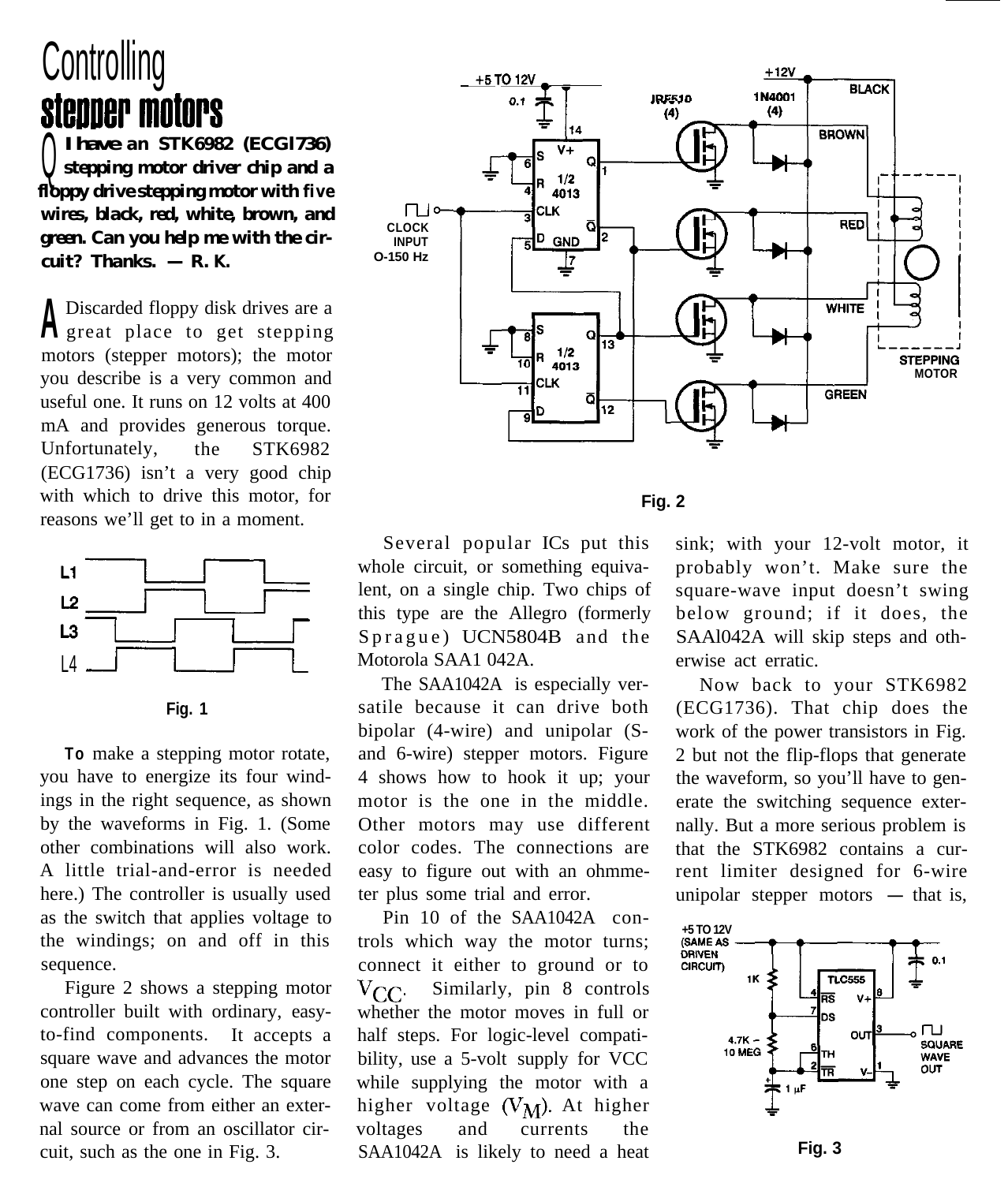windings are not connected together, PO. Box 20912, Phoenix, AZ 85036. If as they are in yours. To use it, you'd you decide to stick with the STK6982 have to open up the motor and sepa- (ECG1736), you can get an ECG1736 rate the two connections that present- data sheet from Philips ECG, PO. Box ly go to the black wire. 967, Greeneville, TN 37744. from Motorola distributors. Data

motors in which the taps of the two sheets are available from Motorola, The SAA1042A costs about \$17 Some useful World Wide Web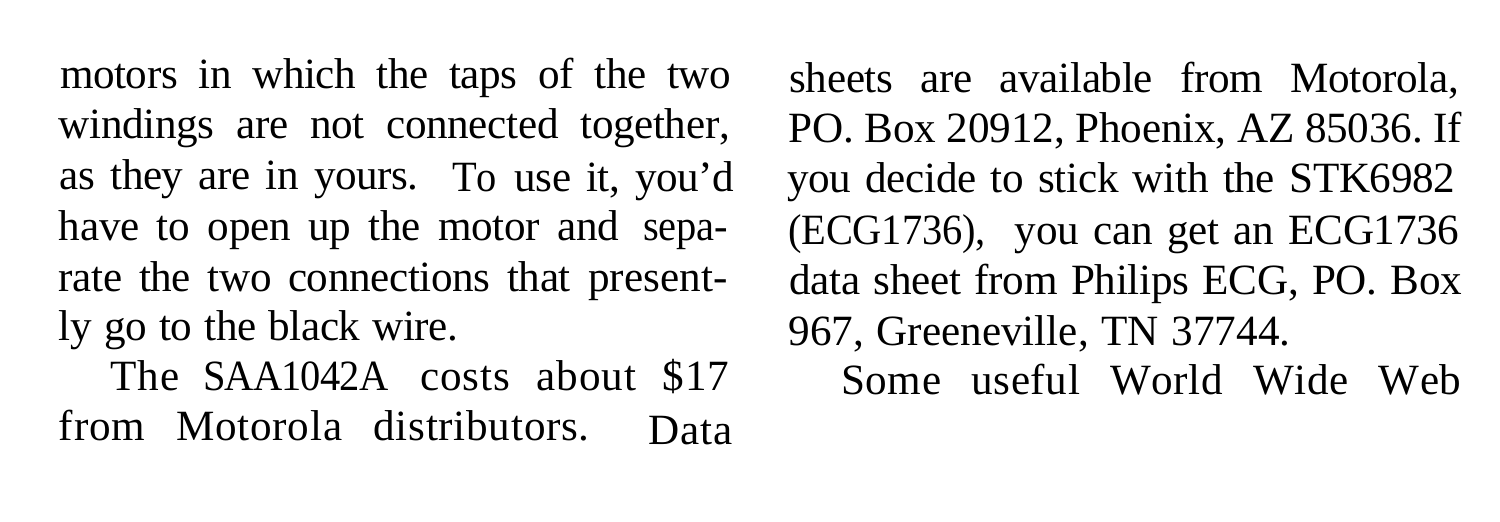pages about stepping motors are maintained by Doug Jones at "http:// www.cs.uiowa.edu/~djones/step/".